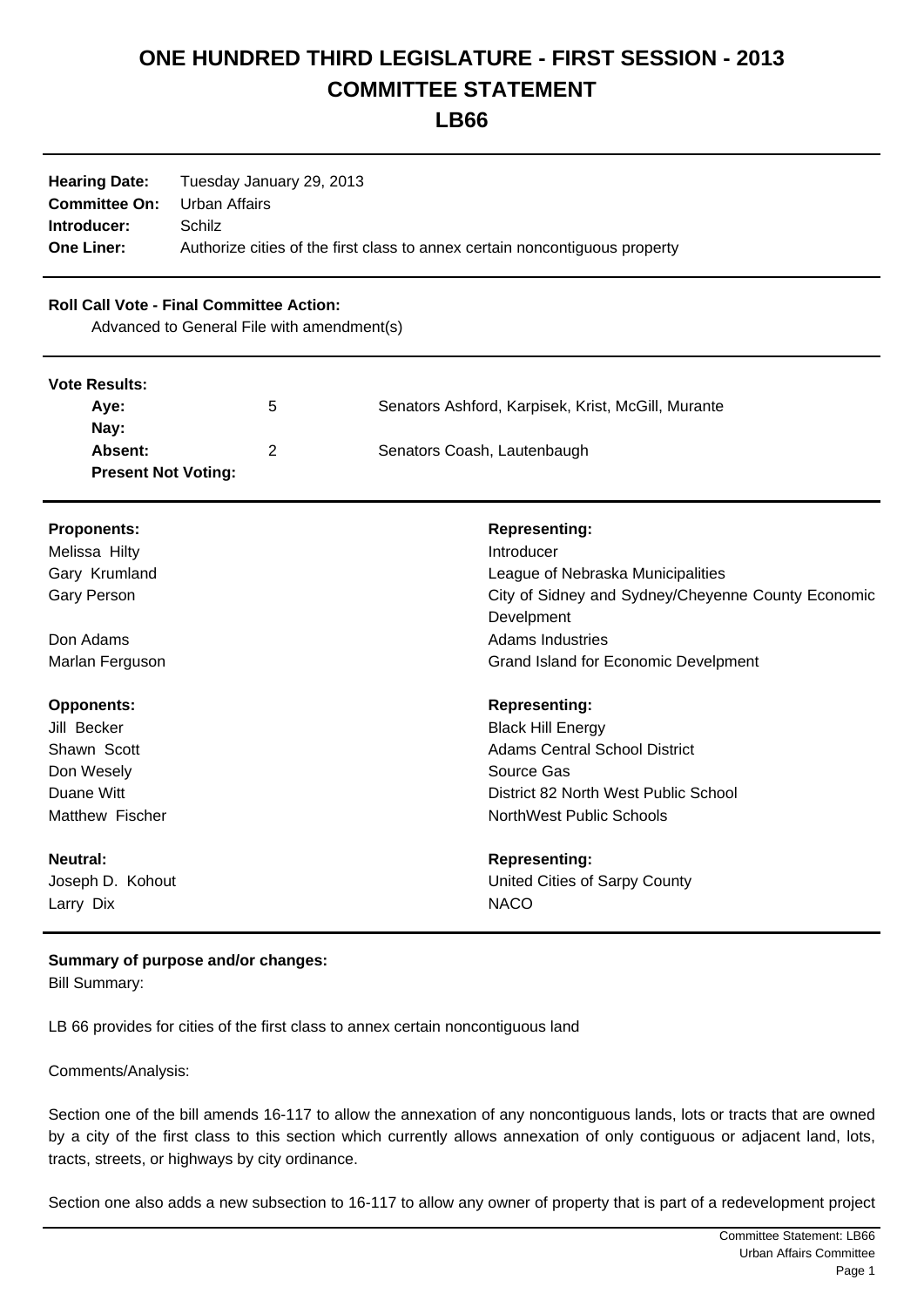area designated by a city of the first class to petition that such property be included within the corporate limits of the city if such annexation is for the purpose of implementing a lawfully adopted redevelopment plan and which will involve any construction or development of a commercial or industrial nature, even though the property is not contiguous or adjacent, or is not urban or suburban in character.

Section one also restricts a city's exercise of authority, not allowing the city to extend its jurisdiction beyond its corporate boundaries for the purposes of planning, zoning, or subdivision development without the agreement of any other city, village, or county currently exercising such jurisdiction over the area surrounding the noncontiguous annexed redevelopment project area. This new language also states that the annexation of any noncontiguous land by a city shall not result in any change in the service area of any electric utility without an express agreement of the electric utility serving the annexed noncontiguous area at the time of the annexation. At the time the city annexes the intervening territory between the corporate boundaries of the city and the noncontiguous annexed portion, directly connecting the noncontiguous area and the main body of the city, the noncontiguous area shall be treated as if it had been annexed by the city on the date the connecting intervening territory is formally annexed.

Section two of the bill amends 16-120. This section of statute currently provides that the inhabitants of territories annexed by cities shall receive substantially the services of other inhabitants of the city as soon as practicable. The new language would provide an exception for a city of the first class that annexes noncontiguous land pursuant to 16-117 (above) to allow the city and the owner of the annexed property to negotiate and enter into an agreement to determine which city services will be provided to such property and when such services will be provided. The terms of this agreement are to be included within the city ordinance authorizing the annexation, and this section also provides that the inhabitants of territories annexed to a city of the first class shall be subject to the ordinances and regulations of the annexing city.

Section three of the bill amends 16-130 to allow the annexation of any noncontiguous lands, lots or tracts that are owned by a city of the first class.

This section also adds new language to create a subsection (3) which states that any owner of property which constitutes part of a redevelopment project area designated by a city of the first class, may petition that their property be included within the corporate limits of the city if the annexation is for the purpose of implementing a redevelopment plan, even though the property is not contiguous or adjacent, or urban or suburban in character.

This section further restricts the city from extending its jurisdiction beyond its corporate boundaries for purposes of zoning, planning, or subdivision development without the agreement of any other city, village, or county currently exercising such jurisdiction over the area surrounding the annexed redevelopment project area. The service area of the electric utility serving the noncontiguous annexed area again would not change without the express agreement of the electric utility serving that area at the time of the annexation, except that when the intervening territory between the noncontiguous annexed area and the main body of the city is annexed, the noncontiguous area shall be treated as if it had been annexed by the city on the date which the connecting intervening territory was formally annexed.

## **Explanation of amendments:**

AM 784 replaces the original bill, and creates a process whereby a city may use tax increment financing (TIF) outside of the city boundaries only in the limited instance of a formerly used defense site outside of the corporate limits of the city, but within the same county as the city. The area to be developed must be inside of a sanitary improvement district, and once the SID is formed, the city must file an ordinance declaring its intent to annex the formed SID. The city can then use TIF and create a redevelopment project.

The amendment preserves the currently existing service areas of electric utilities, natural gas utilities, and communications company service areas as well.

Skip annexation is removed entirely from the bill. A formerly used defense site is defined as real property that was formerly owned by, leased to, or otherwise possessed by the United States and under the jurisdiction of the Secretary of